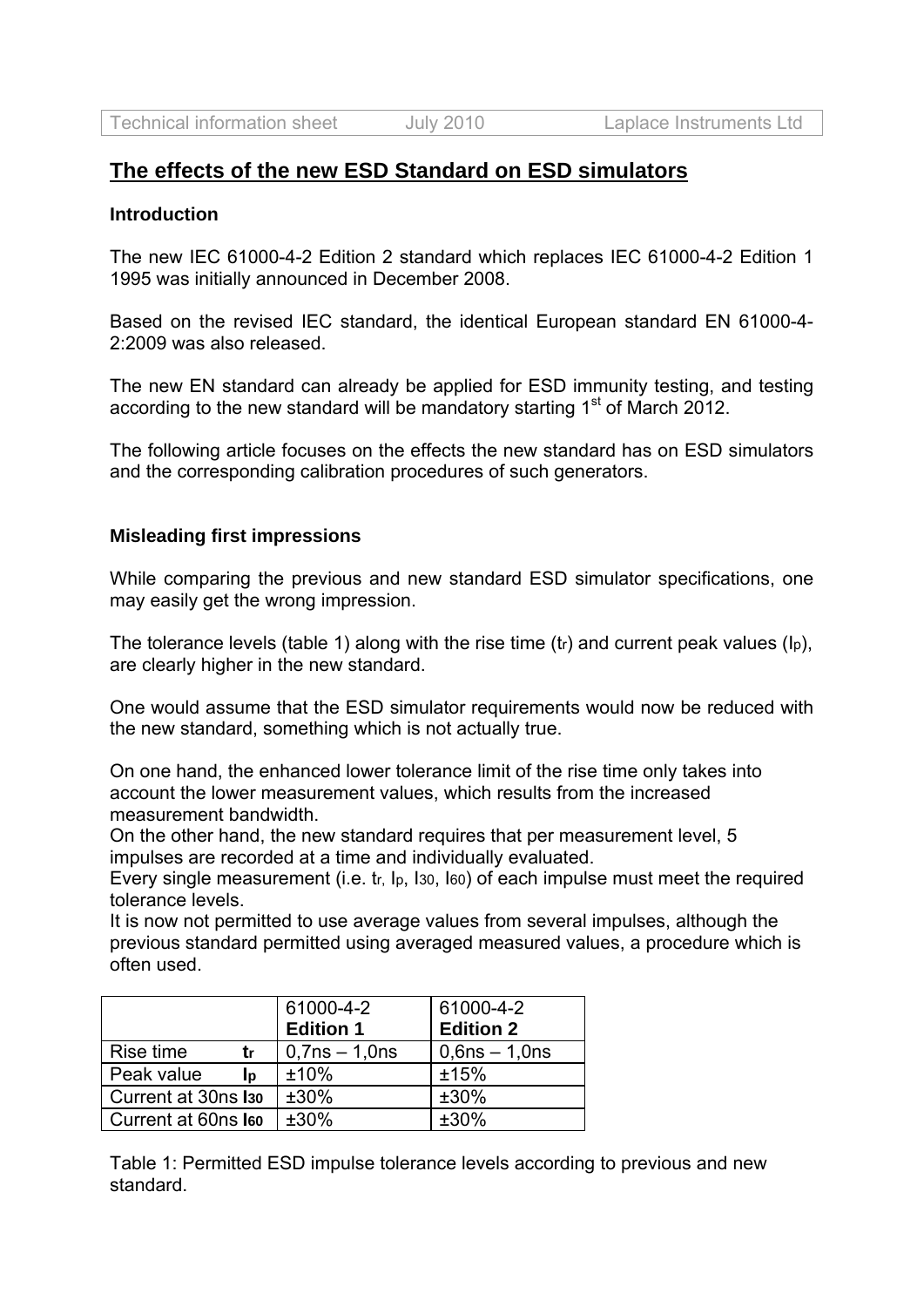## **Correct measurement becomes more difficult**

Previously, if random measurement errors (in terms of measurement uncertainty) occurred, it was very likely that they would not appear in the final measurement results. The reason for this is because random measurement errors were averaged. With the new standard, random measurement errors are no longer averaged, and thus random errors will now clearly be shown in the final measurement results.

An important source of random measuring errors could be an insufficiently shielded measuring system.

In other words, the reason why the measured ESD impulse does not meet the standard specification could be due to the measurement system itself, and not the actual ESD simulator.

Picture 1 shows the possible effects of a badly shielded measurement system.

## **Higher measurement bandwidth and defined test setup**

To calibrate an ESD simulator according to the new standard, the following equipment is necessary:

- Digital Oscilloscope, analogue Bandwidth ≥2GHz / Sampling rate ≥10GS/s
- Measurement target, Bandwidth 4GHz / Impedance ≤2,1 Ohm
- Attenuator, 20dB typically
- Reference ground plane, dimensions ≥ 1,2m x 1,2m
- Suitable shielded housing for the measurement system

It is important to note that the new measurement target no longer has the 50 Ohm series resistor. Therefore, there is no halving of the measurement voltage.

While the amplitudes of ESD impulses remain constant, the measured voltage at the oscilloscope is doubled.

The shielded housing has to damp interference frequencies of up to GHz levels.

To go without saying, all wiring leading into the shielded housing must be filtered accordingly.

A possible data transfer should be done via fibre optics. The position of the grounding connections on the ground reference plane is now exactly defined, i.e. 0.5m vertically below the measuring target.

The position of the ESD simulator earth cable is now also defined. This is very important and should not be ignored because it influences the measurement values of I30 and I60.

## **Consequences for ESD Simulators**

Experience shows that there are significant differences between various ESD models. Because the new standard demands more from ESD simulators, it is clear that some ESD simulators will no longer be compliant to the new standard.

Testing with such non-compliant ESD simulators can lead to over-testing or undertesting of EUTs. In praxis this is not a desirable result.

A decision on whether an existing ESD simulator meets the new requirements can only be made following calibration to the latest edition of the IEC standard. When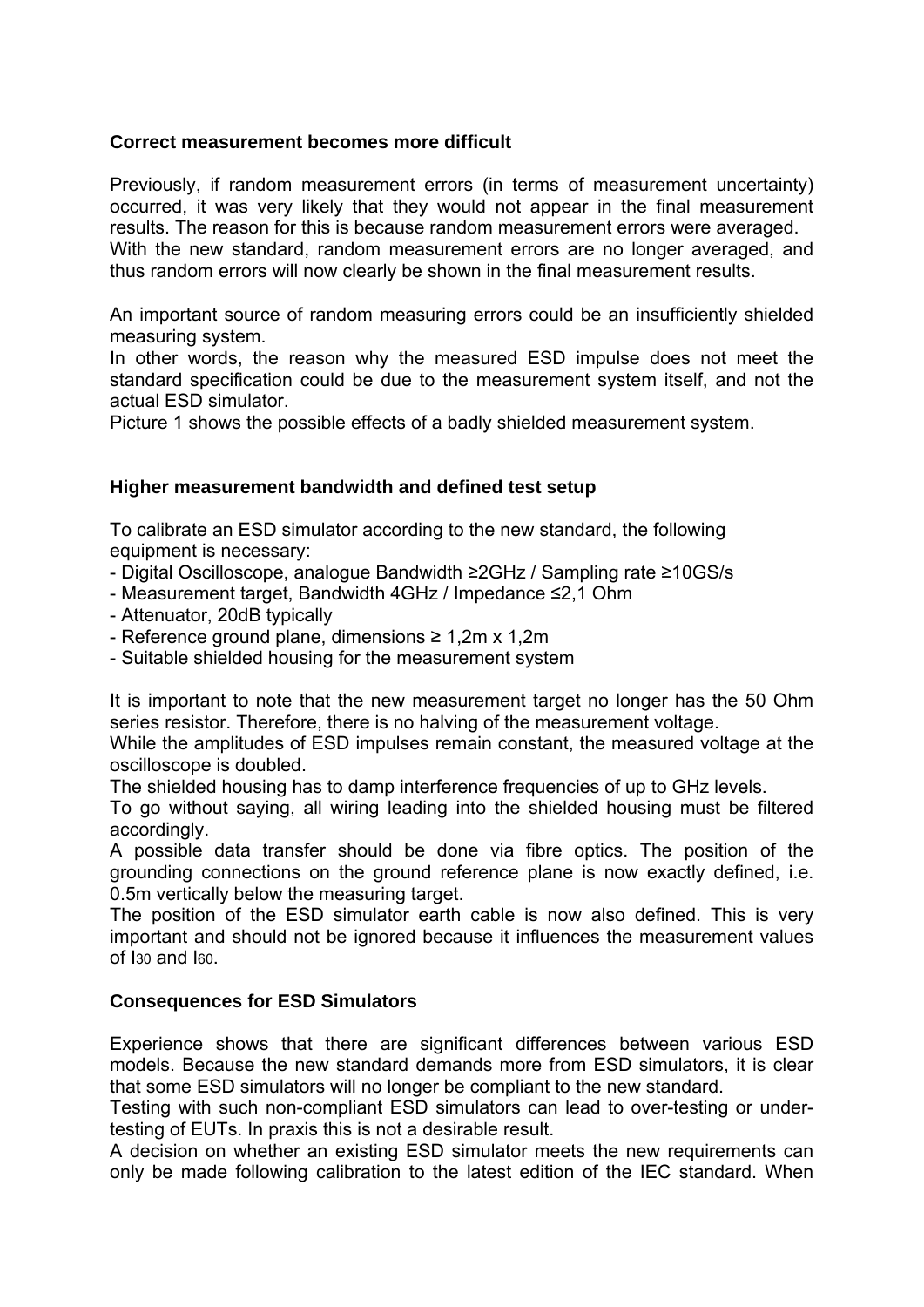purchasing a new ESD simulator, one should ensure that the new simulator meets the exact requirements.

# **Verification and calibration.**

In the previous standard, the term verification and calibration was used incorrectly, while the revised standard now correctly differentiates verification from calibration.

Calibration is the exact measuring technique of the measurement values, and verification means verification of the ESD simulator.

The verification is carried out before the actual testing takes place, whereas calibration period of the ESD simulator needs to be determined by the user, and is typically every 1-2 years.

The new standard suggests that to determine whether the simulator is functioning correctly, the length of the spark should be checked during an air discharge.

However, this is an insufficient method as the length of the spark depends on the geometry of the discharging electrodes, the polarity, and the environmental conditions. Furthermore, a defective discharge relay will not be detected.

This is the reason modern ESD simulators include self test routines, which within seconds can diagnose potential defects.

It can generally be said that the new IEC/EN 61000-4-2 Edition 2 standard demands more from ESD simulators as well as from the measuring equipment used for calibrating the ESD simulator itself.

If the ESD simulator meets the standard can only be determined through proper calibration.



Picture 1: non-conforming measurement (above) and correct measurement (below). Insufficient shielding can lead to measurement errors of ±20% magnitude or more.